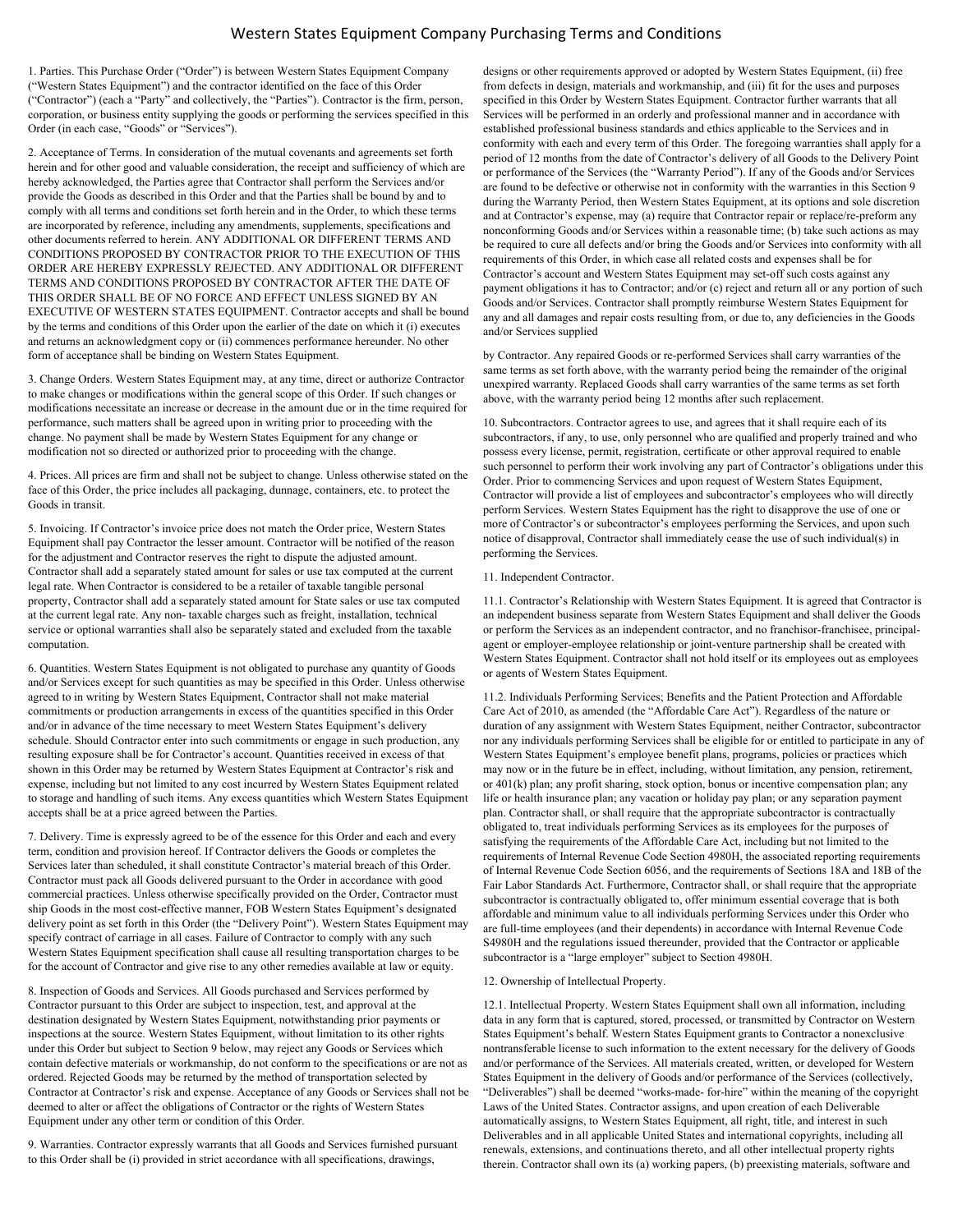## Western States Equipment Company Purchasing Terms and Conditions

associated source code, and intellectual property, (c) general skills, (d) know‐how, and (e) processes (collectively, "Contractor Materials"). Contractor shall deliver to Western States Equipment copies of, and grants to Western States Equipment a perpetual, irrevocable, nonexclusive, worldwide, royalty free right and license to use, all Contractor Materials necessary for the use of the Deliverables. To the extent Contractor incorporates into any Deliverables third party software or other works licensed by Contractor from third parties, Contractor shall cause Western States Equipment to have a perpetual, irrevocable, nonexclusive, worldwide, royalty free right and license to use such third party software or other works.

12.2. Enforcement. If requested by Western States Equipment, Contractor agrees to take all actions necessary, at Western States Equipment's sole cost and expense, to obtain, maintain or enforce patents, copyrights, trade secrets and other proprietary rights in connection with any Deliverable, and Contractor agrees that its obligations under this Section 12 shall survive termination or expiration of this Order.

12.3. Non-Infringing. Contractor represents and warrants that the Goods, Services and Deliverables shall not infringe or violate any trade secret, trademark, trade name, copyright, patent or any other intellectual property rights of any person. If a claim is made against Western States Equipment or any of its affiliates that the Goods, Services or Deliverables infringe or violate any intellectual property rights of any person, Contractor shall, at its expense and at Contractor's option, (i) refund any amounts paid by Western States Equipment under this Order,

(ii) Procure for Western States Equipment the right to continue using the Goods, Services and Work Product, or (iii) replace or modify the Goods, Services and Work Product as approved by Western States Equipment so as to obviate any such claim. The remedies provided in this Section 12.3 shall not limit the indemnification obligations in Section 13.

#### 13. Indemnity.

13.1. Contractor Indemnification. Contractor shall be solely liable for, and Contractor shall indemnify, defend and hold Western States Equipment and its direct or indirect parent company, subsidiaries, affiliates, divisions and their respective directors, officers, shareholders, employees, agents, representatives, successors and assigns (collectively, "Indemnitees") harmless from and against, any and all claims, actions, suits, proceedings, losses, liabilities, penalties, damages, costs or expenses (including attorneys' fees and disbursements) of any kind whatsoever (collectively, "Claims") resulting from (i) injuries to or death of any and all individuals or damage to, loss, and/or destruction of property, including, without limitation, property of Western States Equipment, resulting from Contractor's negligence or more culpable acts or omissions in its delivery of the Goods and/or performance of the Services; (ii) actual or alleged infringement or misappropriation by Contractor or any subcontractor or other representative of any patent, copyright, trade secret, trademark, service mark, trade name, or other intellectual property right in connection with the Goods and/or Services, including without limitation, any Deliverable; (iii) Contractor's violation of any third party license to use intellectual property in connection with the Goods and/or Services; (iv) third party claims of any kind, whether based upon negligence, strict liability or otherwise, arising out of or connected in any manner to Contractor's negligence or more culpable acts or omissions in breach of this Order; (v) Contractor's failure to comply with any term of this Order; or (vi) the failure of Contractor to cause any improperly filed mechanics lien or stop notice claim to be fully discharged. The indemnification obligation shall not apply to the extent that injuries, death, loss, damage or destruction is caused by the willful act of Indemnitees, or Indemnitees' negligence or more culpable acts or omissions.

13.2. Independent Contractor Indemnification. Contractor shall, and shall require that all subcontractors are contractually obligated to, indemnify, defend and hold Indemnitees harmless from and against all Claims: (i) asserted by or on behalf of any individual performing work under this Order alleging that, in connection with such work, he or she is entitled to participate in any Indemnitee's employee benefit plans, programs, policies or practices which may now or in the future be in effect, including, without limitation, any pension, retirement, 401(k), profit sharing, stock option, bonus, incentive compensation, life insurance, health insurance, vacation, holiday, or separation payment plan; and

(ii) arising out of any assertion by the IRS that an individual performing work under this Order is a common law employee of Western States Equipment, its subsidiaries or affiliates, including but not limited to any Claims for taxes owed under Internal Revenue Code Section 4980H. If any third party claims for which Western States Equipment is entitled to indemnification are made or threatened, Western States Equipment may retain all or any part of the money due Contractor under this Order as it shall consider necessary until all such claims have been settled and evidence to that effect has been furnished to the satisfaction of Western States Equipment.

13.3. Tax Indemnification. Contractor assumes exclusive liability for and shall pay before delinquency, all federal, state, regional, municipal or local sales, use, excise and other taxes, charges or contributions imposed on, or with respect to, or measured by (i) the equipment, materials, supplies or labor furnished hereunder; (ii) the wages, salaries or other remunerations paid to individuals employed in connection with the performance of the Services; and (iii) any failure to comply with the Affordable Care Act with respect to individuals performing Services. Contractor shall indemnify, defend and hold Indemnitees

harmless from and against any claim, liability, penalty, interest and expense arising by reason of Contractor's failure to pay such taxes, charges or contributions.

13.4. Indemnification Limitations. Contractor's obligation to indemnify Indemnitees under this Section 13 shall not be limited in any way by any limitation on the amount or type of damages, compensation or benefits payable by or for Contractor under any statutory scheme, including, without limitation, under any Workers Compensation Acts, Disability Benefit Acts or other Employee Benefit Acts.

14. Limitation of Liability. IN NO EVENT SHALL WESTERN STATES EQUIPMENT BE LIABLE TO CONTRACTOR OR ANY THIRD PARTY FOR ANY LOSS OF USE, REVENUE OR PROFIT OR LOSS OF DATA OR DIMINUTION IN VALUE, OR FOR ANY CONSEQUENTIAL, INDIRECT, INCIDENTAL, SPECIAL, EXEMPLARY OR PUNITIVE DAMAGES, WHETHER ARISING OUT OF BREACH OF CONTRACT, TORT (INCLUDING NEGLIGENCE) OR OTHERWISE, REGARDLESS OF WHETHER SUCH DAMAGES WERE FORESEEABLE AND WHETHER OR NOT THE PARTIES HAVE BEEN ADVISED OF THE POSSIBILITY OF SUCH DAMAGES, AND NOTWITHSTANDING THE FAILURE OF ANY AGREED OR OTHER REMEDY OF ITS ESSENTIAL PURPOSE.

#### 15. Insurance.

15.1. General Requirements. On or before the effective date of this Order, and thereafter during its term, Contractor shall provide Western States Equipment with current certificates of insurance including applicable endorsements, and renewal certificates of insurance including applicable endorsements thereafter, executed by a duly authorized representative of each insurer, or by the insurance agent or broker authorized to do so, as evidence of all insurance policies required under this Section 15. Contractor shall cooperate with any the third party vendor hired by Western States Equipment to obtain certificates of insurance and to monitor compliance with these insurance requirements on Western States Equipment's behalf. Contractor shall not commence Services until Contractor has obtained all insurance required by this Section 15 and has provided acceptable certificates of insurance. Insurance policies may not be cancelled or materially revised without at least thirty (30) calendar days' prior written notice being given to Western States Equipment, ten (10) days for non-payment of premium. Contractor shall provide Western States Equipment with renewal certificates of insurance including applicable endorsements or binders within five (5) business days prior to such expiration. Insurance shall be maintained without lapse in coverage during the term of this Order. Western States Equipment shall be named as an additional insured by endorsement or blanket endorsement in all policies required in this Section 15 except for Workers' Compensation. All such general liability insurance shall provide a severability of interest or cross-liability clause. The required policies, and any of Contractor's policies providing coverage in excess of the required policies, shall provide that the coverage is primary for all purposes and Contractor shall not seek any contribution from any insurance or self-insurance maintained by Western States Equipment. Contractor shall be solely responsible for any deductible or self-insured retention on insurance required hereunder this Order. Each policy of insurance maintained by Contractor shall contain a waiver of subrogation in favor of Western States Equipment. The insurance requirements shall not in any way limit the amount or scope of liability of Contractor under this Order.

15.2. Commercial General Liability Insurance. Contractor shall maintain an occurrence form commercial general liability policy or policies, insuring against liability arising from bodily injury, property damage, personal and advertising injury, independent contractors liability, products and completed operations and contractual liability covering all operations of Contractor for Goods delivered or Services performed under this Order. Such coverage shall be in an amount of not less than \$1,000,000.00 per occurrence. If the policy maintains a policy aggregate, such aggregate shall not be less than twice the per occurrence limit.

15.3. Commercial Automobile Liability Insurance. Contractor shall maintain an automobile liability policy or policies insuring against liability for damages because of bodily injury, death, or damage to property (including loss of use thereof), and occurring in any way related to the use, loading or unloading of any of Contractor's automobiles (including owned, nonowned, leased, rented and/or hired vehicles). Such coverage shall be in an amount of not less than \$1,000,000.00 combined single limit. Contractor's automobile liability insurance coverage shall contain appropriate no-fault insurance provisions or other endorsements in accordance with applicable laws.

15.4. Workers Compensation Insurance. In accordance with the laws of the State(s) in which the work shall be performed, Contractor shall maintain in force workers compensation insurance for all of its employees. If applicable, Contractor shall obtain U.S. Longshoremen's and Harbor Workers compensation insurance, separately, or as an endorsement to Workers Compensation Insurance. Contractor shall also maintain employer's liability coverage in an amount of not less than \$1,000,000.00 per accident and per employee for disease.

15.5. Reports. Contractor shall immediately report to Western States Equipment, and promptly thereafter confirm in writing, the occurrence of any injury, loss or damage incurred by Contractor or its consultants, subcontractors, sub-subcontractors, suppliers, agents or Contractor's receipt of notice or knowledge of any claim by a third party of any occurrence that might give rise to such a claim. Upon completion of the Services, Contractor shall submit